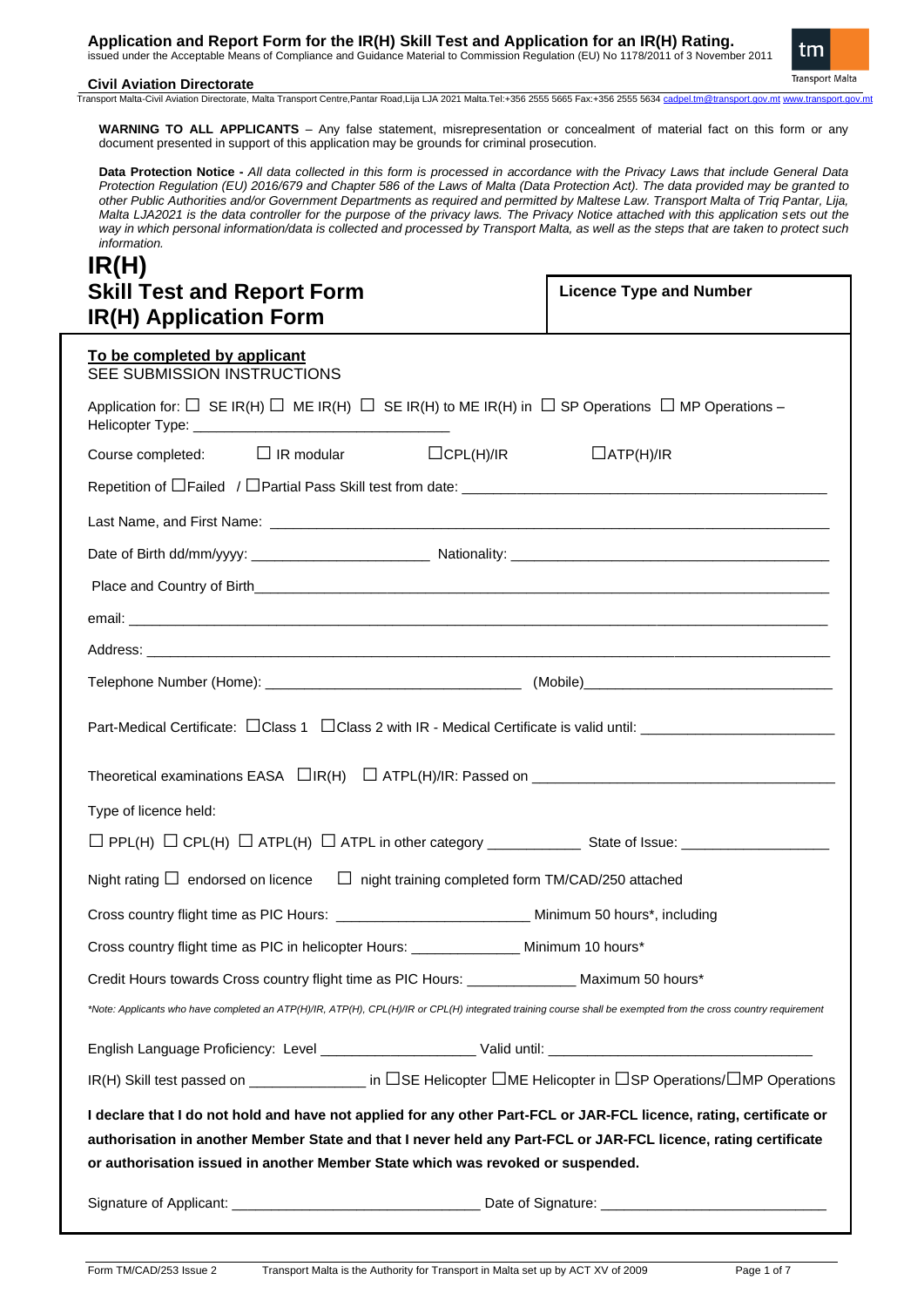## **Civil Aviation Directorate**

| <b>Modular</b><br><b>Flight Instruction</b>                                                                                                                                                                                                                                                                                                                                                                                                                                                                                             | <b>Licence Number</b> |
|-----------------------------------------------------------------------------------------------------------------------------------------------------------------------------------------------------------------------------------------------------------------------------------------------------------------------------------------------------------------------------------------------------------------------------------------------------------------------------------------------------------------------------------------|-----------------------|
| To be Completed by ATO and signed by Head of Training                                                                                                                                                                                                                                                                                                                                                                                                                                                                                   |                       |
| $\Box$ SE IR(H) $\Box$ ME IR(H) in $\Box$ SP Operations $\Box$ MP Operations                                                                                                                                                                                                                                                                                                                                                                                                                                                            |                       |
|                                                                                                                                                                                                                                                                                                                                                                                                                                                                                                                                         |                       |
|                                                                                                                                                                                                                                                                                                                                                                                                                                                                                                                                         |                       |
|                                                                                                                                                                                                                                                                                                                                                                                                                                                                                                                                         |                       |
|                                                                                                                                                                                                                                                                                                                                                                                                                                                                                                                                         |                       |
| □ Applicant holds ______________________ type rating                                                                                                                                                                                                                                                                                                                                                                                                                                                                                    |                       |
| <b>Before starting IR Modular course:</b><br>An applicant for a modular IR(H) course shall be the holder of a PPL(H), or a CPL(H) or an ATPL(H). Prior to<br>commencing the aircraft instruction phase of the IR(H) course, the applicant shall be the holder of the helicopter type<br>rating used for the IR(H) skill test, or have completed approved type rating training on that type. The applicant shall hold<br>a certificate of satisfactory completion of MCC if the skill test is to be conducted in Multi- Pilot conditions |                       |
| $\Box$ Applicant has completed MCC training ATO (for MP Operations)                                                                                                                                                                                                                                                                                                                                                                                                                                                                     |                       |
| $\Box$ Applicant holds a Course Completion Certificate for MCC (for MP Operations)                                                                                                                                                                                                                                                                                                                                                                                                                                                      |                       |
| <b>Course duration</b><br><b>Theoretical knowledge</b><br>IR(H) Theoretical knowledge Hours: ________________+ *Credit (if applicable) Hours_______________ Minimum 150 hours                                                                                                                                                                                                                                                                                                                                                           |                       |
| Flight instruction for the SE IR(H)<br>Instrument time under instruction at ATO Hours: ______________+ *Credit (if applicable) Hours________ Minimum 50 hours                                                                                                                                                                                                                                                                                                                                                                           |                       |
| 1a) of which instruction time in an $\Box$ FNPT I (H) or $\Box$ FNPT I (A) or $\Box$ aeroplane Hours: _____ Maximum 20 hours                                                                                                                                                                                                                                                                                                                                                                                                            |                       |
| 1b) of which instrument ground time in a helicopter FNPT II/III or FTD 2/3 Hours or FFS: ______ Maximum 35 hours<br>or                                                                                                                                                                                                                                                                                                                                                                                                                  |                       |
| 2) of which Instrument instruction in an IFR certified helicopter Hours: _________________________ Minimum 10 hours                                                                                                                                                                                                                                                                                                                                                                                                                     |                       |
| Flight instruction for the ME IR(H)<br>Instrument time under instruction at ATO Hours: ______________+ *Credit (if applicable) Hours_________ Minimum 55 hours                                                                                                                                                                                                                                                                                                                                                                          |                       |
| 1a) of which instruction time in an $\Box$ FNPT I (H) or $\Box$ FNPT I (A) or $\Box$ aeroplane Hours: _____ Maximum 20 hours                                                                                                                                                                                                                                                                                                                                                                                                            |                       |
| 1b) of which instrument ground time in a helicopter $\Box$ FNPT II/III or $\Box$ FTD 2/3 Hours or $\Box$ FFS: ___Max 40 hours<br>or                                                                                                                                                                                                                                                                                                                                                                                                     |                       |
| 2) of which Instrument instruction in an IFR certified multi-engine helicopter Hours: __________ Minimum 10 hours                                                                                                                                                                                                                                                                                                                                                                                                                       |                       |
| Flight instruction for holder of a SE IR(H) and a ME Class or type rating to ME IR(H)<br>of which instruction time in an □ FFS or □ FTD 2/3 or □ FNPT II/III Hours _______________________ Maximum 3 hours                                                                                                                                                                                                                                                                                                                              |                       |
| The ATO confirms that the applicant has completed the training required by the approved syllabus, and<br>recommends the applicant for the IR(H) Skill test.                                                                                                                                                                                                                                                                                                                                                                             |                       |

- 1. Holders of an ATPL(H) shall have the theoretical knowledge instruction hours reduced by 50 hours
- 2. The holder of an IR(A) may have the amount of training required reduced to 10 hours.
- 3. The holder of a PPL(H) with a helicopter night rating or a CPL(H) may have the total amount of instrument time under instruction required reduced by 5 hours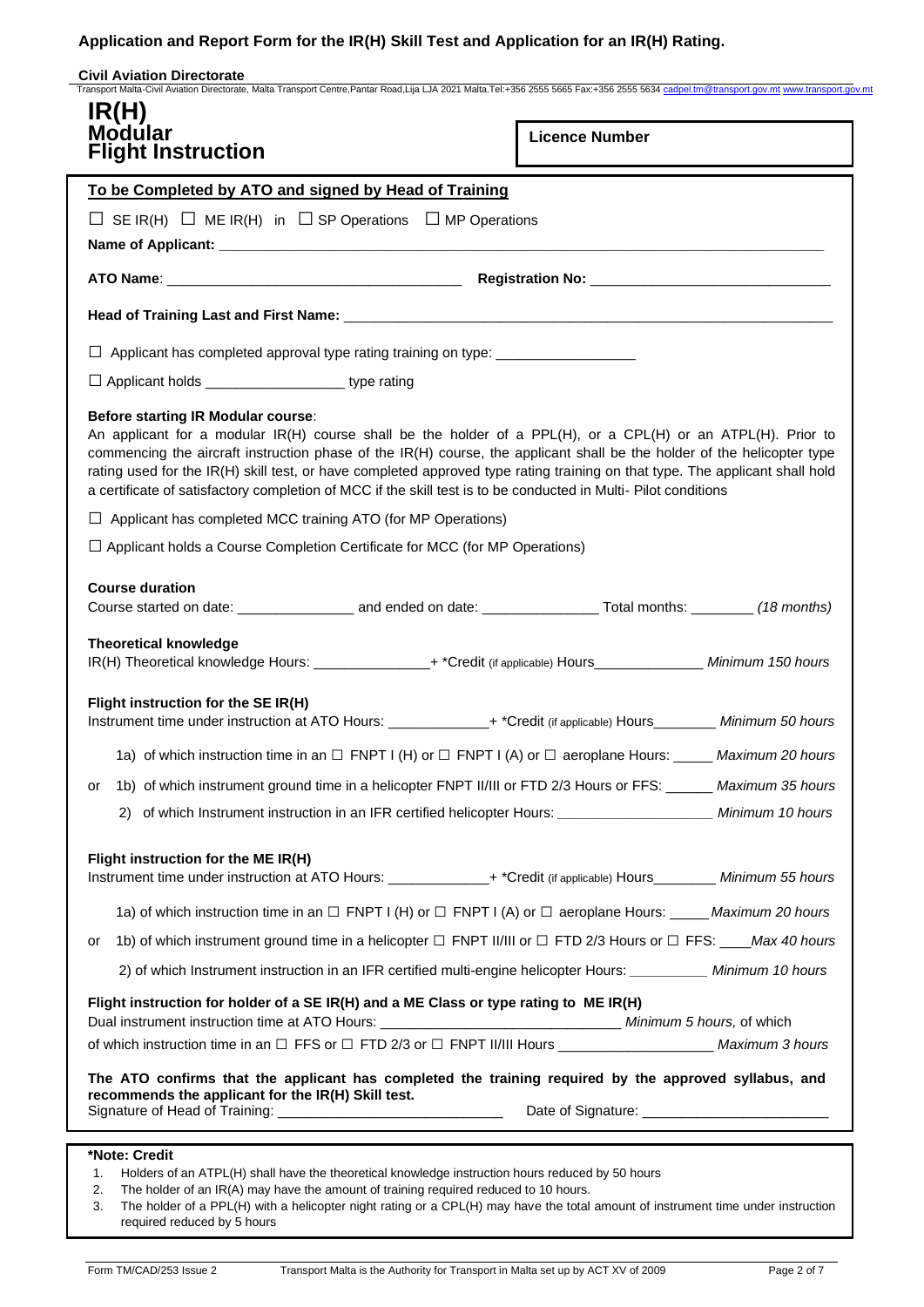# **Civil Aviation Directorate**<br>Transport Malta-Civil Aviation Directorate, Malta Transport Centre,Pantar Road,Lija LJA 2021 Malta.Tel:+356 2555 5665 Fax:+356 2555 5634 <u>[cadpel.tm@transport.gov.mt](mailto:cadpel.tm@transport.gov.mt) [www.transport.gov.mt](http://www.transport.gov.mt/)</u>

| $IR(H)$ Skill Test – Details of the Flight and                                                                                                                                                                                                          |                                                                                  |
|---------------------------------------------------------------------------------------------------------------------------------------------------------------------------------------------------------------------------------------------------------|----------------------------------------------------------------------------------|
| <b>Result of the Test</b>                                                                                                                                                                                                                               | <b>Licence Number</b>                                                            |
| To be Completed by the Examiner<br>Details of Flight:                                                                                                                                                                                                   |                                                                                  |
|                                                                                                                                                                                                                                                         |                                                                                  |
|                                                                                                                                                                                                                                                         |                                                                                  |
| $\Box$ SP Operations $\Box$ MP Operations                                                                                                                                                                                                               |                                                                                  |
|                                                                                                                                                                                                                                                         |                                                                                  |
|                                                                                                                                                                                                                                                         |                                                                                  |
|                                                                                                                                                                                                                                                         |                                                                                  |
|                                                                                                                                                                                                                                                         |                                                                                  |
| Result of the test:                                                                                                                                                                                                                                     |                                                                                  |
| $\Box$ PASS $\Box$ FAIL* $\Box$ PARTIAL PASS*                                                                                                                                                                                                           |                                                                                  |
| *Examiner Remarks:                                                                                                                                                                                                                                      | ,我们也不会有什么。""我们的人,我们也不会有什么?""我们的人,我们也不会有什么?""我们的人,我们也不会有什么?""我们的人,我们也不会有什么?""我们的人 |
|                                                                                                                                                                                                                                                         |                                                                                  |
|                                                                                                                                                                                                                                                         |                                                                                  |
|                                                                                                                                                                                                                                                         |                                                                                  |
|                                                                                                                                                                                                                                                         |                                                                                  |
| <b>English Proficiency for IR</b>                                                                                                                                                                                                                       |                                                                                  |
| I have checked the applicant on the use the English language for:                                                                                                                                                                                       |                                                                                  |
| (1) flight: R/T relevant to all phases of flight, including emergency situations.                                                                                                                                                                       |                                                                                  |
| (2) ground: all information relevant to the accomplishment of a flight:<br>(i) is able to read and demonstrated an understanding of technical manuals written in English;                                                                               |                                                                                  |
| (ii) pre-flight planning, weather information collection, NOTAMs, ATC flight plan, etc.;<br>(iii) use of all aeronautical en-route, departure and approach charts and associated documents written in                                                   |                                                                                  |
| English.                                                                                                                                                                                                                                                |                                                                                  |
| (3) communication: is able to communicate with other crew members in English during all phases of flight, including flight<br>preparation.                                                                                                              |                                                                                  |
| $\Box$ Able to use English for these purposes<br>The applicant is:                                                                                                                                                                                      | $\Box$ Not able to use English for these purposes                                |
|                                                                                                                                                                                                                                                         |                                                                                  |
| I hereby declare that I have established communication with the applicant without language barriers. I made the applicant<br>aware of the consequences of providing incomplete, inaccurate or false information. I verified that the applicant complies |                                                                                  |
| with the qualification, training and experience requirements in Part FCL. I confirm that all required manoeuvres and                                                                                                                                    |                                                                                  |
| exercises have been completed, as well as the verbal theoretical examination, where applicable. I also declare that I                                                                                                                                   |                                                                                  |
| have reviewed and applied the national procedures and requirements of the applicant's competent authority contained in                                                                                                                                  |                                                                                  |
| version (insert document version as published on the EASA website) ________________________________                                                                                                                                                     | оf                                                                               |
| the Examiner Differences Document.                                                                                                                                                                                                                      |                                                                                  |
|                                                                                                                                                                                                                                                         |                                                                                  |
|                                                                                                                                                                                                                                                         |                                                                                  |
|                                                                                                                                                                                                                                                         |                                                                                  |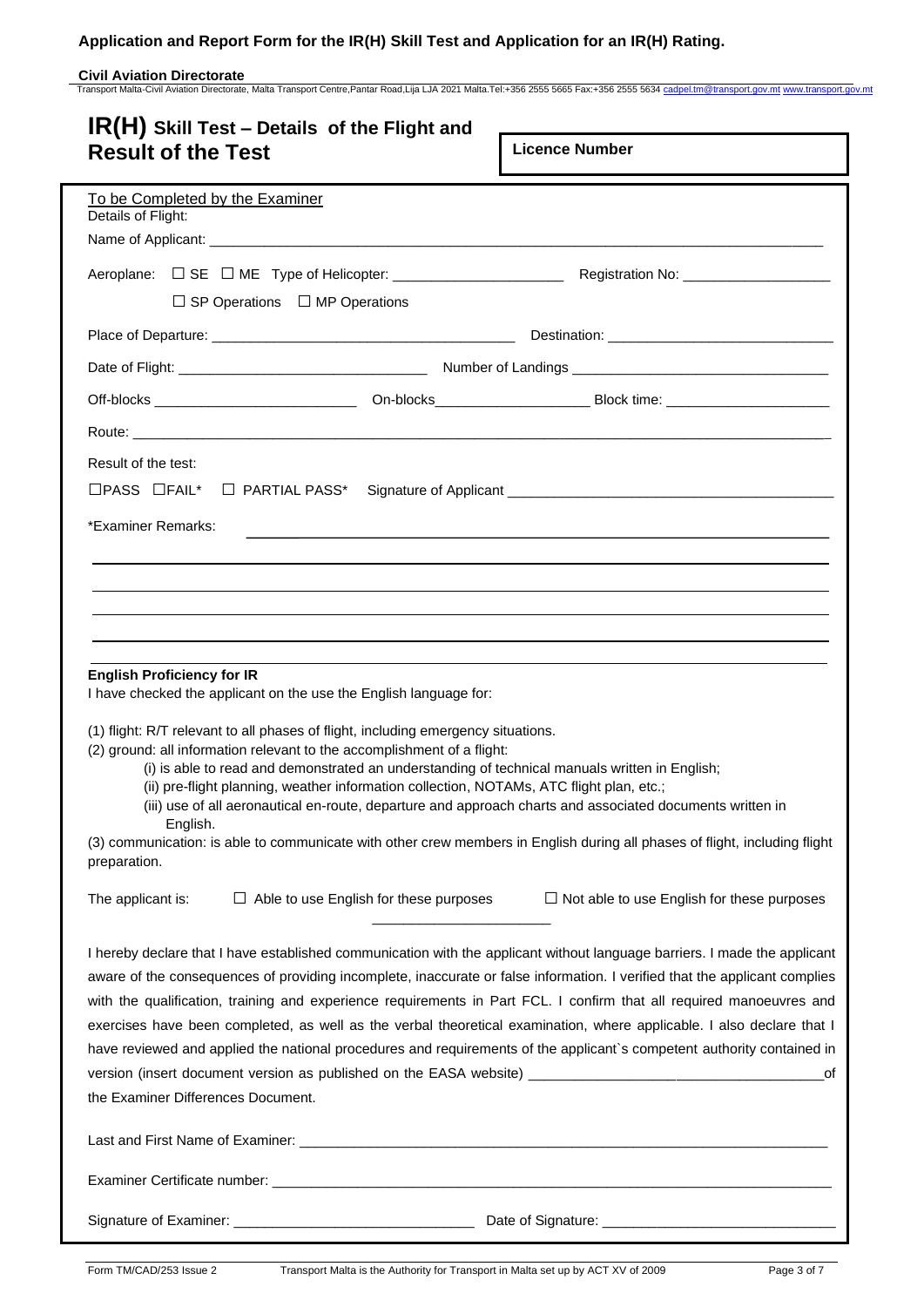|        | <b>Civil Aviation Directorate</b><br>Transport Malta-Civil Aviation Directorate, Malta Transport Centre,Pantar Road,Lija LJA 2021 Malta.Tel:+356 2555 5665 Fax:+356 2555 5634 cadpel.tm@transport.gov.mt www.transport.gov.mt |                                       |             |                                                                |                           |
|--------|-------------------------------------------------------------------------------------------------------------------------------------------------------------------------------------------------------------------------------|---------------------------------------|-------------|----------------------------------------------------------------|---------------------------|
|        | IR(H)<br><b>Skill Test and Report Form</b>                                                                                                                                                                                    | Applicant's Full Name and Licence No: |             |                                                                |                           |
|        |                                                                                                                                                                                                                               |                                       |             | 1 Attempt                                                      | $\mathbf{2}$              |
|        | Use of checklist, airmanship, anti-icing / de-icing procedures, etc. applies in all sections.<br><b>SECTION 1 - PRE-FLIGHT OPERATIONS AND DEPARTURE</b>                                                                       |                                       | <b>PASS</b> | Examiner's<br><b>Initials when</b><br>completed<br><b>FAIL</b> | <b>Date</b><br>dd/mm/yyyy |
| a      | Use of flight manual (or equivalent) especially aircraft performance calculation; mass and balance                                                                                                                            |                                       |             |                                                                |                           |
| b      | Use of Air Traffic Services document, weather document                                                                                                                                                                        |                                       |             |                                                                |                           |
| c      | Preparation of ATC flight plan, IFR flight plan/log                                                                                                                                                                           |                                       |             |                                                                |                           |
| d      | Identification of the required navaids for departure, arrival and approach procedures                                                                                                                                         |                                       |             |                                                                |                           |
| e      | Pre-flight inspection                                                                                                                                                                                                         |                                       |             |                                                                |                           |
| f      | Weather minima                                                                                                                                                                                                                |                                       |             |                                                                |                           |
| g      | Taxiing/Air taxy in compliance with ATC or instructions of instructor                                                                                                                                                         |                                       |             |                                                                |                           |
| h      | PBN departure (if applicable):<br>- Check that the correct procedure has been loaded in the navigation system; and<br>- Cross-check between the navigation system display and the departure chart.                            |                                       |             |                                                                |                           |
| j.     | Pre-take-off briefing, procedures and checks                                                                                                                                                                                  |                                       |             |                                                                |                           |
|        | Transition to instrument flight                                                                                                                                                                                               |                                       |             |                                                                |                           |
| k      | Instrument departure procedures, including PBN procedures                                                                                                                                                                     |                                       |             |                                                                |                           |
|        | <b>SECTION 2 - GENERAL HANDLING</b>                                                                                                                                                                                           |                                       |             |                                                                |                           |
| a      | Control of the helicopter by reference solely to instruments, including:                                                                                                                                                      |                                       |             |                                                                |                           |
| b      | Climbing and descending turns with sustained Rate 1 turn                                                                                                                                                                      |                                       |             |                                                                |                           |
| C      | Recoveries from unusual attitudes, including sustained 30□ bank turns and steep descending turns                                                                                                                              |                                       |             |                                                                |                           |
|        | <b>SECTION 3 - EN-ROUTE IFR ROCEDURES</b>                                                                                                                                                                                     |                                       |             |                                                                |                           |
| a      | Tracking, including interception, e.g. NDB, VOR, RNAV                                                                                                                                                                         |                                       |             |                                                                |                           |
| b      | Use of radio aids                                                                                                                                                                                                             |                                       |             |                                                                |                           |
| c      | Level flight, control of heading, altitude and airspeed, power setting                                                                                                                                                        |                                       |             |                                                                |                           |
| d      | Altimeter settings                                                                                                                                                                                                            |                                       |             |                                                                |                           |
| е      | Timing and revision of ETAs                                                                                                                                                                                                   |                                       |             |                                                                |                           |
| f      | Monitoring of flight progress, flight log, fuel usage, systems management                                                                                                                                                     |                                       |             |                                                                |                           |
| g      | Ice protection procedures, simulated if necessary and if applicable                                                                                                                                                           |                                       |             |                                                                |                           |
| h      | ATC liaison - compliance, R/T procedures                                                                                                                                                                                      |                                       |             |                                                                |                           |
|        | SECTION 3a - 3D OPERATIONS <sup>(+)</sup>                                                                                                                                                                                     |                                       |             |                                                                |                           |
| a      | Setting and checking of navigational aids, if applicable                                                                                                                                                                      |                                       |             |                                                                |                           |
| b      | Arrival procedures, altimeter checks                                                                                                                                                                                          |                                       |             |                                                                |                           |
| C<br>d | Altitude and speed constraints, if applicable<br>PBN arrival (if applicable)                                                                                                                                                  |                                       |             |                                                                |                           |
|        | - Check that the correct procedure has been loaded in the navigation system; and<br>- Cross-check between the navigation system display and the arrival chart                                                                 |                                       |             |                                                                |                           |
|        | SECTION 4 - 3D OPERATIONS <sup>(+)</sup>                                                                                                                                                                                      |                                       |             |                                                                |                           |
| a      | Setting and checking of navigational aids                                                                                                                                                                                     |                                       |             |                                                                |                           |
|        | Check Vertical Path angle For RNP APCH:<br>(a) Check that the correct procedure has been loaded in the navigation system; and<br>(b) Cross-check between the navigation system display and the approach chart.                |                                       |             |                                                                |                           |
| b      | Approach and landing briefing, including descent/approach/landing checks                                                                                                                                                      |                                       |             |                                                                |                           |
| $c(*)$ | Holding procedure                                                                                                                                                                                                             |                                       |             |                                                                |                           |
| d      | Compliance with published approach procedure                                                                                                                                                                                  |                                       |             |                                                                |                           |
| е      | Approach timing                                                                                                                                                                                                               |                                       |             |                                                                |                           |
| f      | Altitude, speed, heading control (stabilised approach)                                                                                                                                                                        |                                       |             |                                                                |                           |
| $g(*)$ | Go-around action                                                                                                                                                                                                              |                                       |             |                                                                |                           |
| $h(*)$ | Missed approach procedure/landing<br>ATC liaison - compliance, R/T procedures                                                                                                                                                 |                                       |             |                                                                |                           |
|        |                                                                                                                                                                                                                               |                                       |             |                                                                |                           |
|        | SECTION 5 - 2D OPERATIONS <sup>(+)</sup>                                                                                                                                                                                      |                                       |             |                                                                |                           |
| a      | Setting and checking of navigational aids<br>For RNP APCH:<br>- Check that the correct procedure has been loaded in the navigation system; and<br>- Cross-check between the navigation system display and the approach chart. |                                       |             |                                                                |                           |
| b      | Approach and landing briefing, including descent/approach/landing checks and identification of facilities                                                                                                                     |                                       |             |                                                                |                           |
| $c(*)$ | Holding procedure                                                                                                                                                                                                             |                                       |             |                                                                |                           |
| d      | Compliance with published approach procedure                                                                                                                                                                                  |                                       |             |                                                                |                           |
| е      | Approach timing                                                                                                                                                                                                               |                                       |             |                                                                |                           |
| f      | Altitude, speed, heading control (stabilised approach)                                                                                                                                                                        |                                       |             |                                                                |                           |
| $g(*)$ | Go-around action                                                                                                                                                                                                              |                                       |             |                                                                |                           |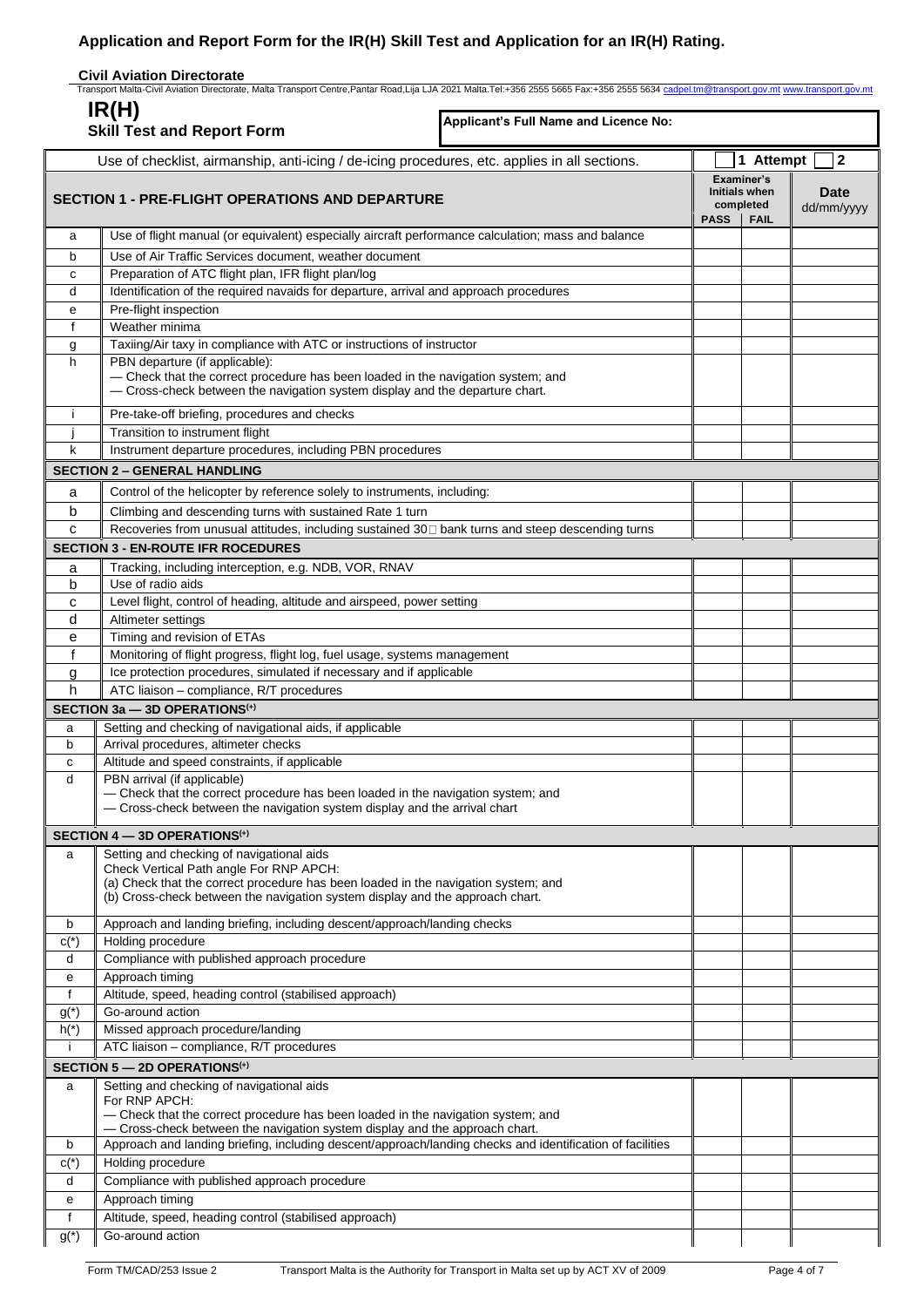## **Civil Aviation Directorate**

| Transport Malta-Civil Aviation Directorate, Malta Transport Centre,Pantar Road,Lija LJA 2021 Malta.Tel:+356 2555 5665 Fax:+356 2555 5634 cadpel.tm@transport.gov.mt www.transport.gov.mt                                                                                                                                          |                                                                                                                                                 |  |  |  |
|-----------------------------------------------------------------------------------------------------------------------------------------------------------------------------------------------------------------------------------------------------------------------------------------------------------------------------------|-------------------------------------------------------------------------------------------------------------------------------------------------|--|--|--|
| $h(*)$                                                                                                                                                                                                                                                                                                                            | Missed approach procedure(*)/landing                                                                                                            |  |  |  |
|                                                                                                                                                                                                                                                                                                                                   | ATC liaison – compliance, R/T procedures                                                                                                        |  |  |  |
| <b>SECTION 6 - ABNORMAL AND EMERGENCY PROCEDURES</b><br>This section may be combined with sections 1 through 5. The test shall have regard to control of the helicopter, identification of the<br>failed engine, immediate actions (touch drills), follow-up actions and checks and flying accuracy, in the following situations: |                                                                                                                                                 |  |  |  |
| a                                                                                                                                                                                                                                                                                                                                 | Simulated engine failure after take-off and on/during approach(**) (at a safe altitude unless carried out in<br>an FFS or FNPT II/III, FTD 2,3) |  |  |  |
| b                                                                                                                                                                                                                                                                                                                                 | Failure of stability augmentation devices/hydraulic system (if applicable)                                                                      |  |  |  |
| C                                                                                                                                                                                                                                                                                                                                 | Limited panel                                                                                                                                   |  |  |  |
| d                                                                                                                                                                                                                                                                                                                                 | Autorotation and recovery to a pre-set altitude                                                                                                 |  |  |  |
| е                                                                                                                                                                                                                                                                                                                                 | 3D operations manually without flight director(***)<br>3D operations manually with flight director(***)                                         |  |  |  |
| (+)To establish PBN privileges, one approach in either Section 4 or Section 5 shall be an RNP APCH. Where an RNP APCH is not practicable, it<br>shall be performed in an appropriately equipped FSTD<br>(*) To be performed in Section 4 or Section 5.<br>(**) Multi-engine helicopter only.<br>Only one item to be tested        |                                                                                                                                                 |  |  |  |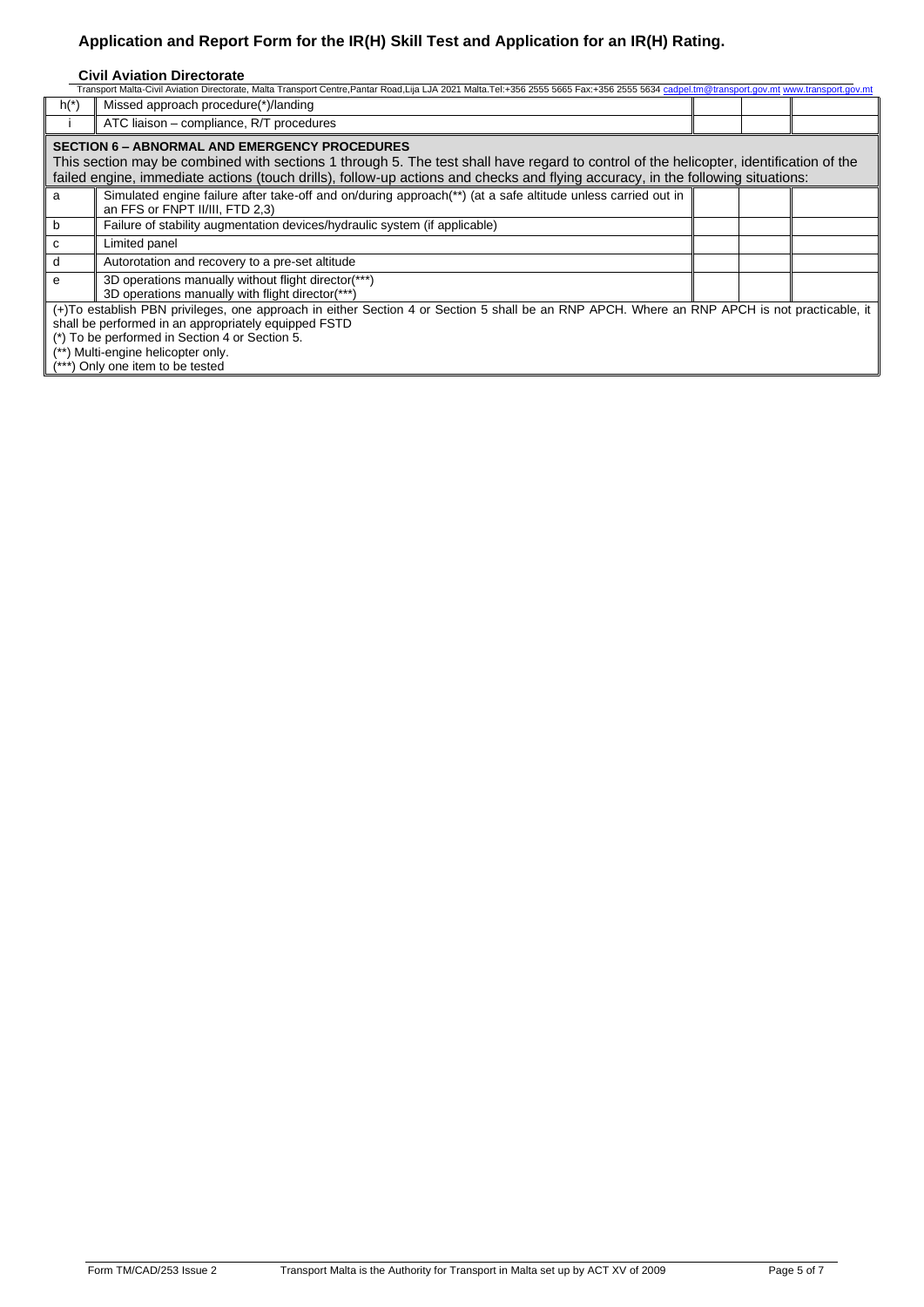

## **Civil Aviation Directorate**

Transport Malta-Civil Aviation Directorate, Malta Transport Centre,Pantar Road,Lija LJA 2021 Malta.Tel:+356 2555 5665 Fax:+356 2555 5634

## **IR SKILL TEST**

- 1. 1. Applicants shall have received instruction on the same class or type of aircraft to be used in the test which shall be appropriately equipped for the training and testing purposes
- 2. An applicant shall pass all the relevant sections of the skill test. If any item in a section is failed, that section is failed. Failure in more than one section will require the applicant to take the entire test again. An applicant failing only one section shall only repeat the failed section. Failure in any section of the retest, including those sections that have been passed on a previous attempt, will require the applicant to take the entire test again. All relevant sections of the skill test shall be completed within 6 months. Failure to achieve a pass in all relevant sections of the test in two attempts will require further training.
- 3. Further training may be required following a failed skill test. There is no limit to the number of skill tests that may be attempted.

#### CONDUCT OF THE TEST

- 4. The test is intended to simulate a practical flight. The route to be flown shall be chosen by the examiner. An essential element is the ability of the applicant to plan and conduct the flight from routine briefing material. The applicant shall undertake the flight planning and shall ensure that all equipment and documentation for the execution of the flight are on board. The duration of the flight shall be at least 1 hour.
- 5. Should the applicant choose to terminate a skill test for reasons considered inadequate by the examiner, the applicant shall retake the entire skill test. If the test is terminated for reasons considered adequate by the examiner, only those sections not completed shall be tested in a further flight.
- 6. At the discretion of the examiner, any manoeuvre or procedure of the test may be repeated once by the applicant. The examiner may stop the test at any stage if it is considered that the applicant's demonstration of flying skill requires a complete retest.
- 7. An applicant shall fly the aircraft from a position where the PIC functions can be performed and to carry out the test as if there is no other crew member. The examiner shall take no part in the operation of the aircraft, except when intervention is necessary in the interests of safety or to avoid unacceptable delay to other traffic. Responsibility for the flight shall be allocated in accordance with national regulations.
- 8. Decision heights/altitude, minimum descent heights/altitudes and missed approach point shall be determined by the applicant and agreed by the examiner.
- 9. Applicants shall indicate to the examiner the checks and duties carried out, including the identification of radio facilities. Checks shall be completed in accordance with the authorised checklist for the aircraft on which the test is being taken. During pre-flight preparation for the test applicants shall determine power settings and speeds. The applicants shall calculate performance data for take-off, approach and landing in compliance with the operations manual or flight manual for the aircraft used

## FLIGHT TEST TOLERANCES

- 10. The applicant shall demonstrate the ability to: operate the aircraft within its limitations; complete all manoeuvres with smoothness and accuracy; exercise good judgment and airmanship; apply aeronautical knowledge; and maintain control of the aircraft at all times in such a manner that the successful outcome of a procedure or manoeuvre is never seriously in doubt.
- 11. The following limits shall apply, corrected to make allowance for turbulent conditions and the handling qualities and performance of the aircraft used.

| Height  | Generally                               | $±100$ feet                | Tracking | on radio aids                                                                     | $± 5^\circ$                                                                                                                                                                       |  |  |
|---------|-----------------------------------------|----------------------------|----------|-----------------------------------------------------------------------------------|-----------------------------------------------------------------------------------------------------------------------------------------------------------------------------------|--|--|
|         | Starting a go-around at decision height | $+50$ feet/ $-0$ feet      |          | For angular deviations                                                            | Half scale deflection, azimuth and glide                                                                                                                                          |  |  |
|         | Minimum descent height/MAP/altitude     | $+50$ feet/ $-0$ feet      |          |                                                                                   | path (e.g. LPV, ILS, MLS, GLS)                                                                                                                                                    |  |  |
| Heading | all engines operating                   | $± 5^{\circ}$              |          |                                                                                   | cross-track error/deviation shall normally<br>be limited to $\pm$ 1/2 the RNP value                                                                                               |  |  |
|         | with simulated engine failure           | $± 10^{\circ}$             |          | 2D (LNAV) and 3D<br>(LNAV/VNAV) "linear"<br>lateral deviations                    | associated with the procedure. Brief<br>deviations from this standard up to a<br>maximum of 1 time the RNP value are<br>allowable.                                                |  |  |
| Speed   | all engines operating                   | $±5$ knots                 |          |                                                                                   |                                                                                                                                                                                   |  |  |
|         | with simulated engine failure           | $+10$ knots/<br>$-5$ knots |          | 3D linear vertical<br>deviations (e.g. RNP<br>APCH (LNAV/VNAV)<br>using BaroVNAV) | not more than - 75 feet below the<br>vertical profile at any time, and not more<br>than $+75$ feet above the vertical profile<br>at or below 1 000 feet above aerodrome<br>level. |  |  |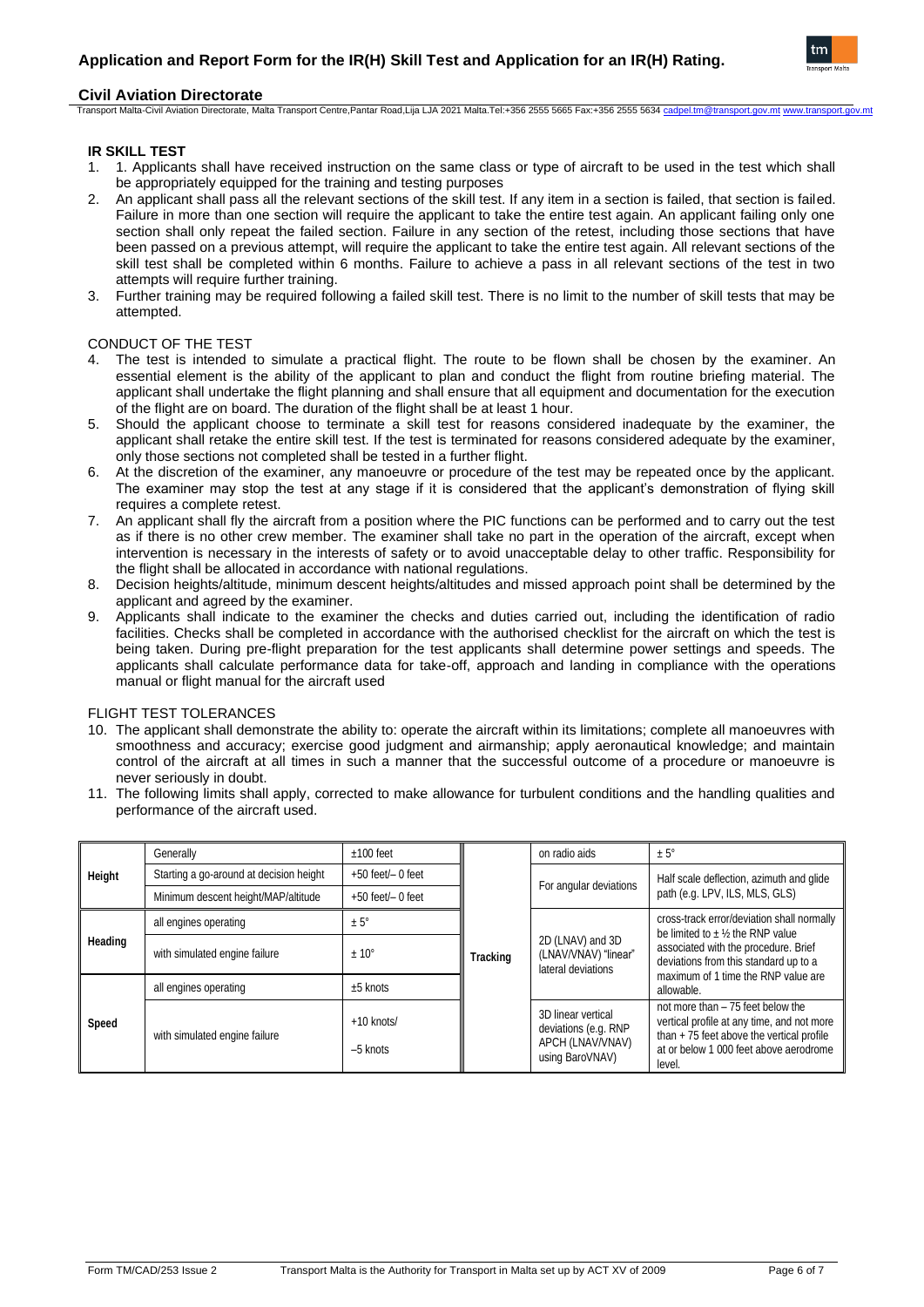

## **Civil Aviation Directorate**

Transport Malta-Civil Aviation Directorate, Malta Transport Centre,Pantar Road,Lija LJA 2021 Malta.Tel:+356 2555 5665 Fax:+356 2555 5634 [cadpel.tm@transport.gov.mt](mailto:cadpel.tm@transport.gov.mt) www.transport.go

## **Submission Instructions**

| <b>Documents required:</b> |                                                                                                                                                                                               |                |
|----------------------------|-----------------------------------------------------------------------------------------------------------------------------------------------------------------------------------------------|----------------|
| 1.                         | A copy of the Malta ID Card (both sides) or Passport [Original has to be presented<br>before licence is collected / Not required if the applicant already holds a Malta<br>Part-FCL licence]. | $^\copyright$  |
| 2.                         | A copy of the Medical Certificate [Original has to be presented before licence is collected]                                                                                                  | $^{\circledR}$ |
| 3.                         | Log Book - All flight instruction must be signed by the instructor                                                                                                                            | $\circledS$    |
| 4.                         | A copy of the IR (H)/ATPL (H) Theoretical Knowledge Examination Results [If not<br>issued by Transport Malta original has to be presented before licence is collected.]                       | $^{\circledR}$ |
| 5.                         | A copy of the helicopter licence if credit is given.                                                                                                                                          | $\circledS$    |
| 6.                         | Copy of ATO Approval Certificate if not issued by Transport Malta                                                                                                                             | $^{\circledR}$ |
| 7.                         | Copy of Examiner Certificate if not issued by Transport Malta                                                                                                                                 | $^\circledR$   |
| 8.                         | Copy of Language Proficiency Certificate issued by Transport Malta                                                                                                                            | $^{\circledR}$ |
| 9.                         | <b>Course Completion Certificate</b>                                                                                                                                                          | $^{\circledR}$ |
| 10.                        | Copy of MCC Certificate (if applicable)                                                                                                                                                       | ⅏              |

## **It is important to send all the documents to avoid a delay in the issue of the rating.**

## **Transport Malta – Civil Aviation Directorate Bank Details:**

Bank Name: Bank of Valletta Bank Branch: Naxxar Bank Address: 38, Triq tal-Labour, Naxxar NXR 9020 Bank's BIC Code: VALLMTMT Sort Code: 22013 Account Holder: Transport Malta – Civil Aviation Directorate Account No: 12000580013 IBAN No: MT13VALL 22013 0000 000 12000 5800 13

**Fee**: The applicable fee in the Malta Air Navigation Order / Scheme of Charges on the Transport Malta website has to be submitted with the application.

**Queries**: If you need additional information send an email to [civil.aviation@transport.gov.mt](mailto:civil.aviation@transport.gov.mt) to the attention

of **Personnel Licensing Section, Transport Malta Civil Aviation Directorate** - giving your contact

telephone number.

Send completed form to:

## **Transport Malta-CAD, Personnel Licensing Section, Pantar Road, Lija, LJA 2021, Malta**